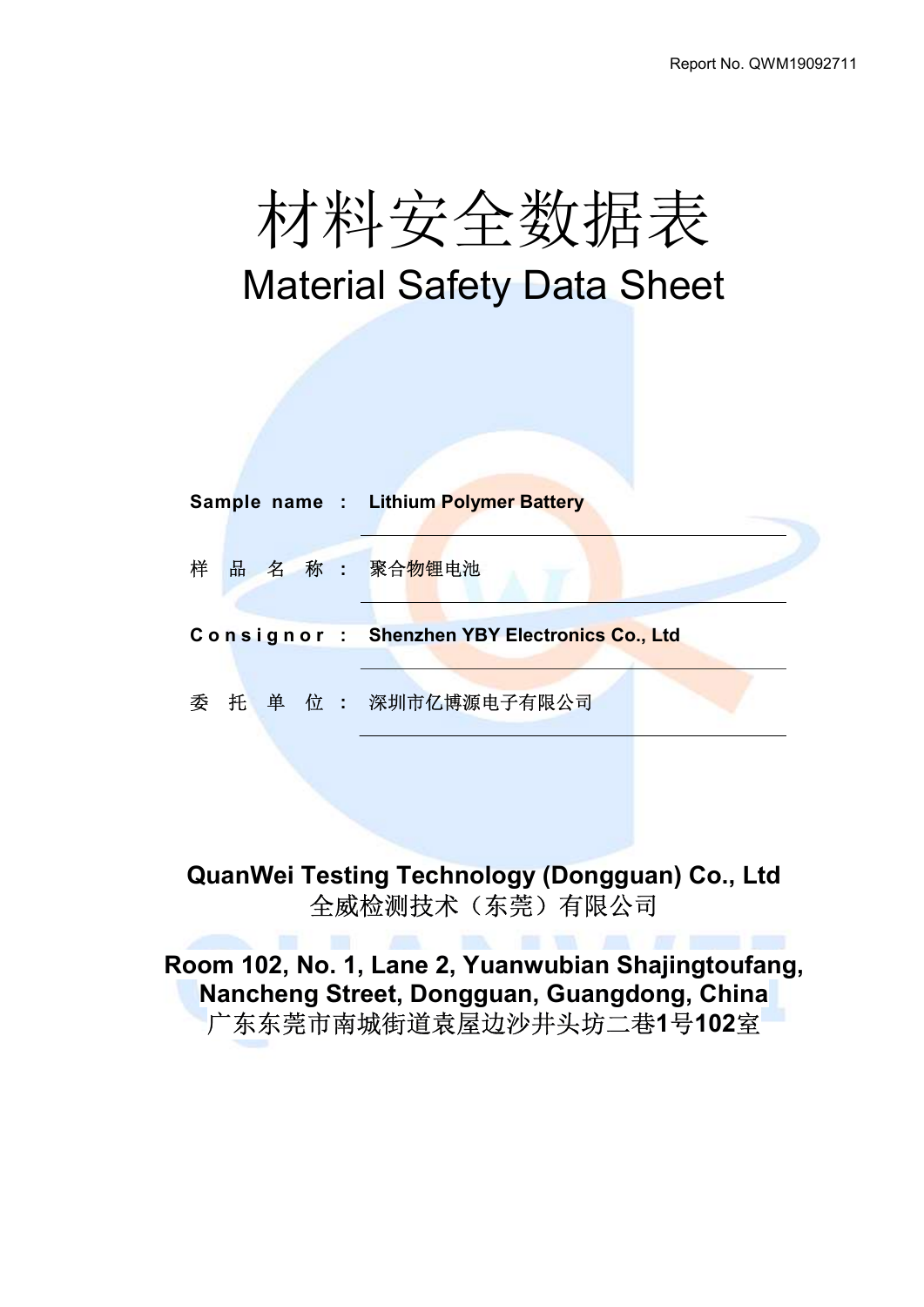# 材料安全数据表 Material Safety Data Sheet

| 1. Identification of the product and supplier (产品和厂商信息)          |                                                                                                                                                    |                 |  |  |
|------------------------------------------------------------------|----------------------------------------------------------------------------------------------------------------------------------------------------|-----------------|--|--|
| Name of goods<br>样品名称                                            | <b>Lithium Polymer Battery</b><br>聚合物锂电池                                                                                                           |                 |  |  |
| <b>Type/Mode</b><br>样品型号                                         | 701040                                                                                                                                             |                 |  |  |
| Rating<br>额定值                                                    | 3.7V, 260mAh, 0.962Wh                                                                                                                              |                 |  |  |
| <b>Commissioned by</b><br>委托单位                                   | Shenzhen YBY Electronics Co., Ltd<br>深圳市亿博源电子有限公司                                                                                                  |                 |  |  |
| <b>Commissioner address</b><br>委托单位地址                            | Room 606, Jinxing Building, No.2 Xikeng Road, Sihe Community, Fucheng,<br>Guanlan, Longhua New, Shenzhen, Guangdong<br>深圳市龙华新区观澜福城四合社区茜坑2号晶鑫大厦606室 |                 |  |  |
| <b>Manufacturer</b><br>制造商                                       | Huizhou YBY Electronics Technology Co., Ltd<br>惠州市亿博源电子科技有限公司                                                                                      |                 |  |  |
| <b>Manufacturer address</b><br>制造商地址                             | Floor 2&3 A-2, No.3 Yuanhui Road, Chenjiang Street, Zhongkai Hi-Tech<br>Zone, Huicheng, Huizhou, Guangdong<br>惠州市仲恺高新区陈江街道元晖路3号(厂房A-2) 2&3楼        |                 |  |  |
| Inspection according to<br>鉴定依据                                  | EEC Directive 93/112/EC<br>联合国《关于危险品货物运输的建议书》<br>UN "Recommendations on the TRANSPORT OF DANGEROUS GOODS"                                          |                 |  |  |
| <b>Emergency telephone call</b><br>紧急联系电话                        | +86-0752-3325101                                                                                                                                   |                 |  |  |
| 签发日期/ Issue date: 2019-09-27<br>接样日期/ Receiving date: 2019-09-20 |                                                                                                                                                    |                 |  |  |
|                                                                  |                                                                                                                                                    | <b>PTIFICAT</b> |  |  |
| Vlynk Xian<br>Tested by:                                         | Somie Arrang<br><b>Reviewed by:</b><br>Approved by:                                                                                                | Wilson Warg     |  |  |
| 主检:                                                              | 审 核:<br>批 准:                                                                                                                                       |                 |  |  |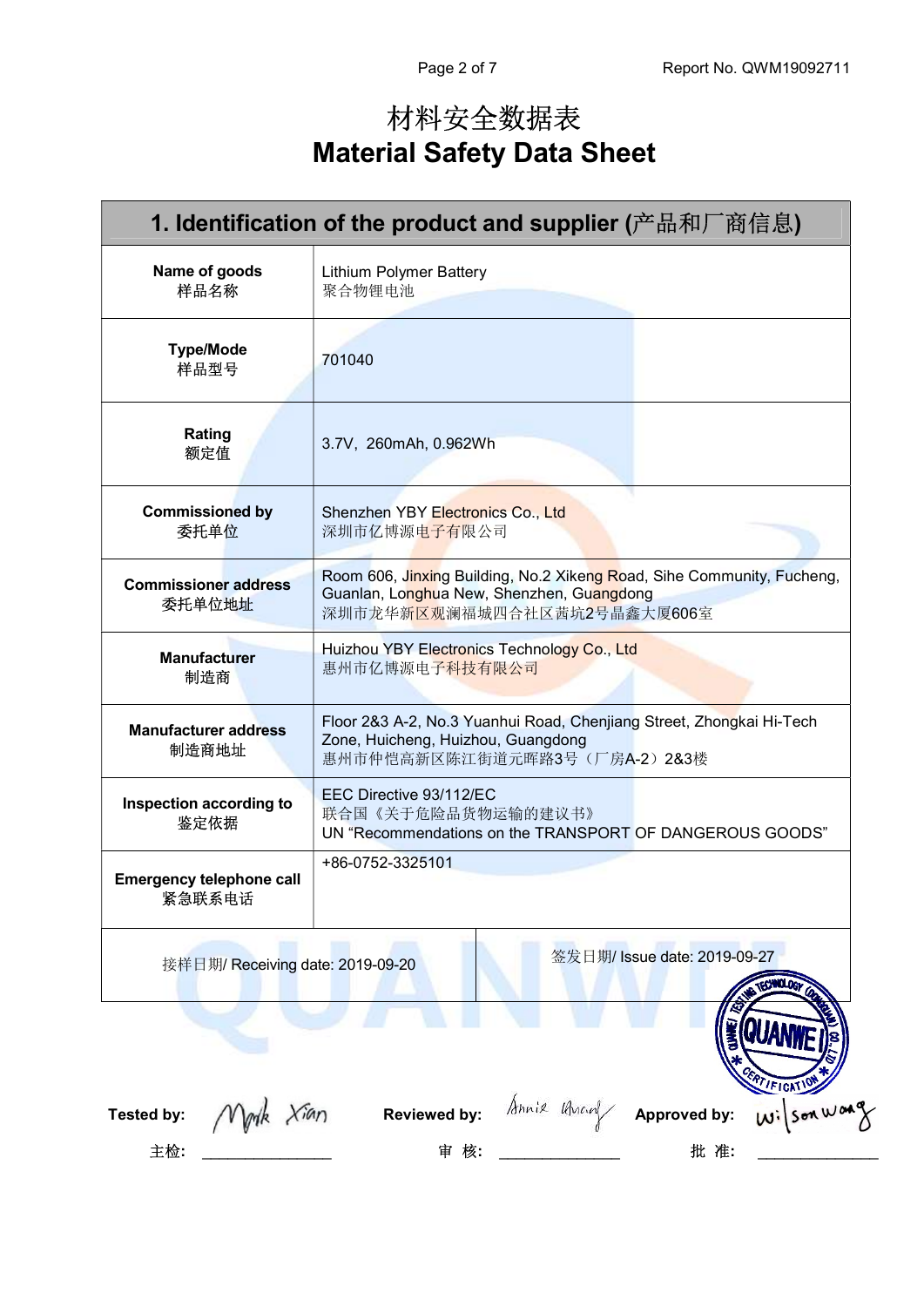| 2. Composition/Information on Ingredient (成分/组成信息) |                                           |                   |  |  |  |
|----------------------------------------------------|-------------------------------------------|-------------------|--|--|--|
| Hazardous Ingredients<br>(Chemical Name)           | Concentration or concentration ranges (%) | <b>CAS Number</b> |  |  |  |
| Lithium Cobalt Oxide                               | 30%~50%                                   | 12190-79-3        |  |  |  |
| Conductive Additive                                | $0.5%$ ~1%                                |                   |  |  |  |
| Polyvinylidene<br>Fluoride(PVDF)                   | $0.5\%$ ~1%                               | 24937-79-9        |  |  |  |
| Aluminium (AI)                                     | $5\%$ ~10%                                | 7429-90-5         |  |  |  |
| Graphite                                           | 15%~20%                                   | 7782-42-5         |  |  |  |
| Styrene-Butadiene<br>Rubber (SBR)                  | $0.2\% \sim 1\%$                          | 61789-96-6        |  |  |  |
| Carboxymethylcellulose                             | $0.2\% \sim 1\%$                          | 9000-11-7         |  |  |  |
| Copper (Cu)                                        | $5\%$ ~15%                                | 7440-50-8         |  |  |  |
| Nickel (Ni)                                        | $0.5\% \sim 1.5\%$                        | 7440-02-0         |  |  |  |
| Lithium<br>Hexafluorophosphate                     | $15\% - 25\%$                             | 21324-40-3        |  |  |  |
| Polyethylene                                       | $1\% - 5\%$                               | 9002-88-4         |  |  |  |
| Nylon                                              | $0.5\% \sim 1\%$                          | 24937-16-4        |  |  |  |

| 3. Hazards Identification (主要危险性鉴定) |                                                                  |  |  |  |
|-------------------------------------|------------------------------------------------------------------|--|--|--|
| 爆炸危险性                               | 该物品不属于爆炸危险品                                                      |  |  |  |
| <b>Explosive risk</b>               | This article does not belong to the explosion dangerous goods    |  |  |  |
| 易燃危险性                               | 该物品不属于易燃危险品                                                      |  |  |  |
| Flammable risk                      | This article does not belong to the flammable material           |  |  |  |
| 氧化危险性                               | 该物品不属于氧化危险品                                                      |  |  |  |
| Oxidation risk                      | This article does not belong to the oxidation of dangerous goods |  |  |  |
| 毒害危险性                               | 该物品不属于毒害危险品                                                      |  |  |  |
| <b>Toxic risk</b>                   | This article does not belong to the toxic dangerous goods        |  |  |  |
| 放射危险性                               | 该物品不属于放射危险品                                                      |  |  |  |
| Radioactive risk                    | This article does not belong to the radiation of dangerous goods |  |  |  |
| 腐蚀危险性                               | 该物品不属于腐蚀危险品                                                      |  |  |  |
| <b>Mordant</b> risk                 | This article does not belong to the corrosion of dangerous goods |  |  |  |
| 其他危险性                               | 该物品为聚合物锂电池, 瓦时率为0.962Wh                                          |  |  |  |
| other risk                          | This article is Lithium Polymer Battery, Watt hour rate 0.962Wh  |  |  |  |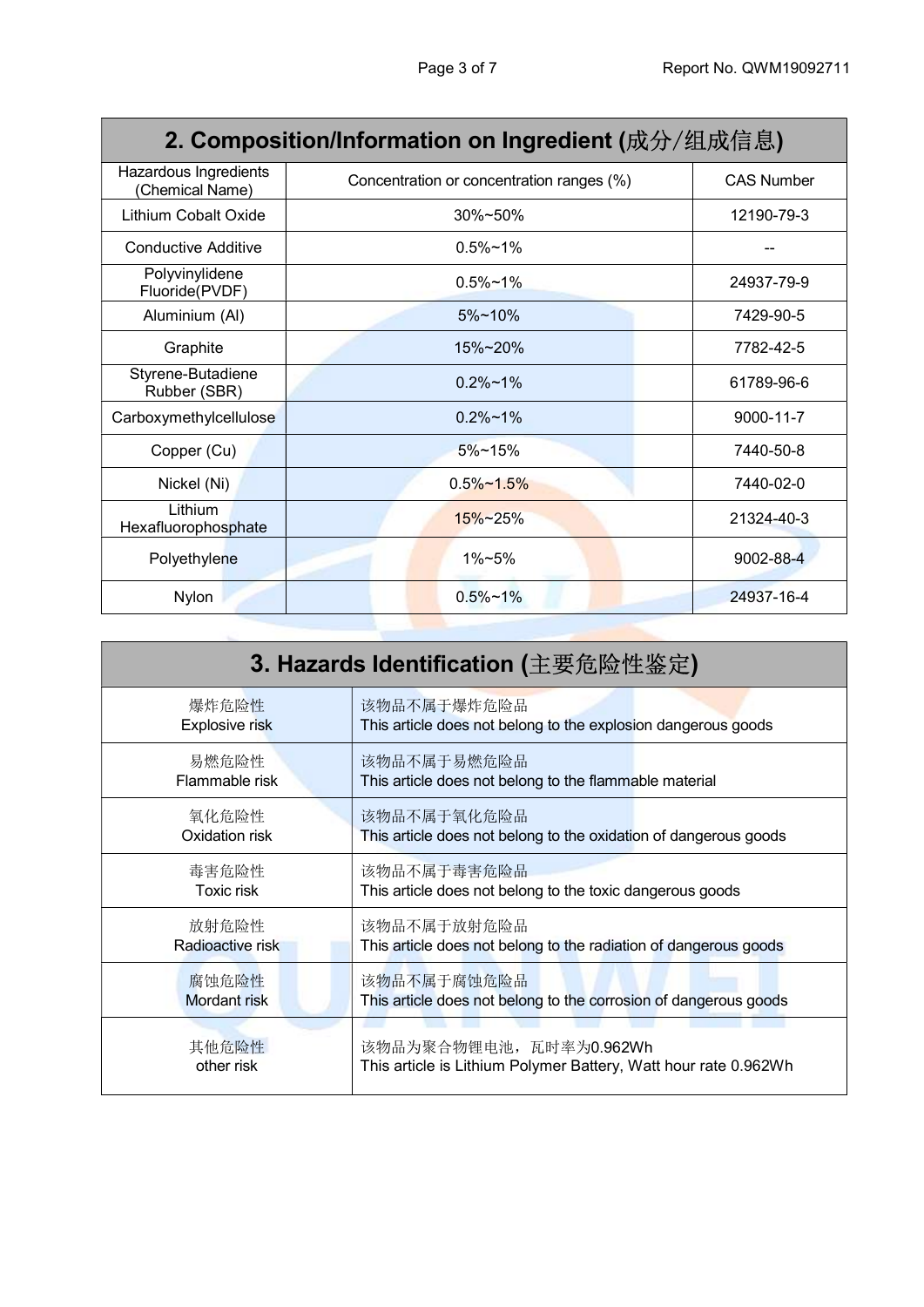# 4. First aid measures (急救措施)

#### Eye

Flush eyes with plenty of water for at least 15 minutes, occasionally lifting the upper and lower eyelids. Get medical aid.

#### Skin

Remove contaminated clothes and rinse skin with plenty of water or shower for 15 minutes. Get medical aid.

#### Inhalation

Remove from exposure and move to fresh air immediately. Use oxygen if available.

#### Ingestion

Give at least 2 glasses of milk or water. Induce vomiting unless patient is unconscious. Call a physician.

# 5. Fire-fighting measures (消防措施)

Flash Point: N/A.

Auto-Ignition Temperature: N/A.

Extinguishing Media: Water, CO2.

Special Fire-Fighting Procedures

Self-contained breathing apparatus.

Unusual Fire and Explosion Hazards

Cell may vent when subjected to excessive heat-exposing battery contents.

#### Hazardous Combustion Products

Carbon monoxide, carbon dioxide, lithium oxide fumes.

### 6. Accidental release measures (泄漏应急处理)

#### Steps to be Taken in case Material is Released or Spilled

If the battery material is released, remove personnel from area until fumes dissipate. Provide maximum ventilation to clear out hazardous gases. Wipe it up with a cloth, and dispose of it in a plastic bag and put into a steel can. The preferred response is to leave the area and allow the battery to cool and vapors to dissipate. Provide maximum ventilation. Avoid skin and eye contact or inhalation of vapors. Remove spilled liquid with absorbent and incinerate.

#### Waste Disposal Method

It is recommended to discharge the battery to the end, to use up the metal lithium inside the battery, and to bury the discharged battery in soil.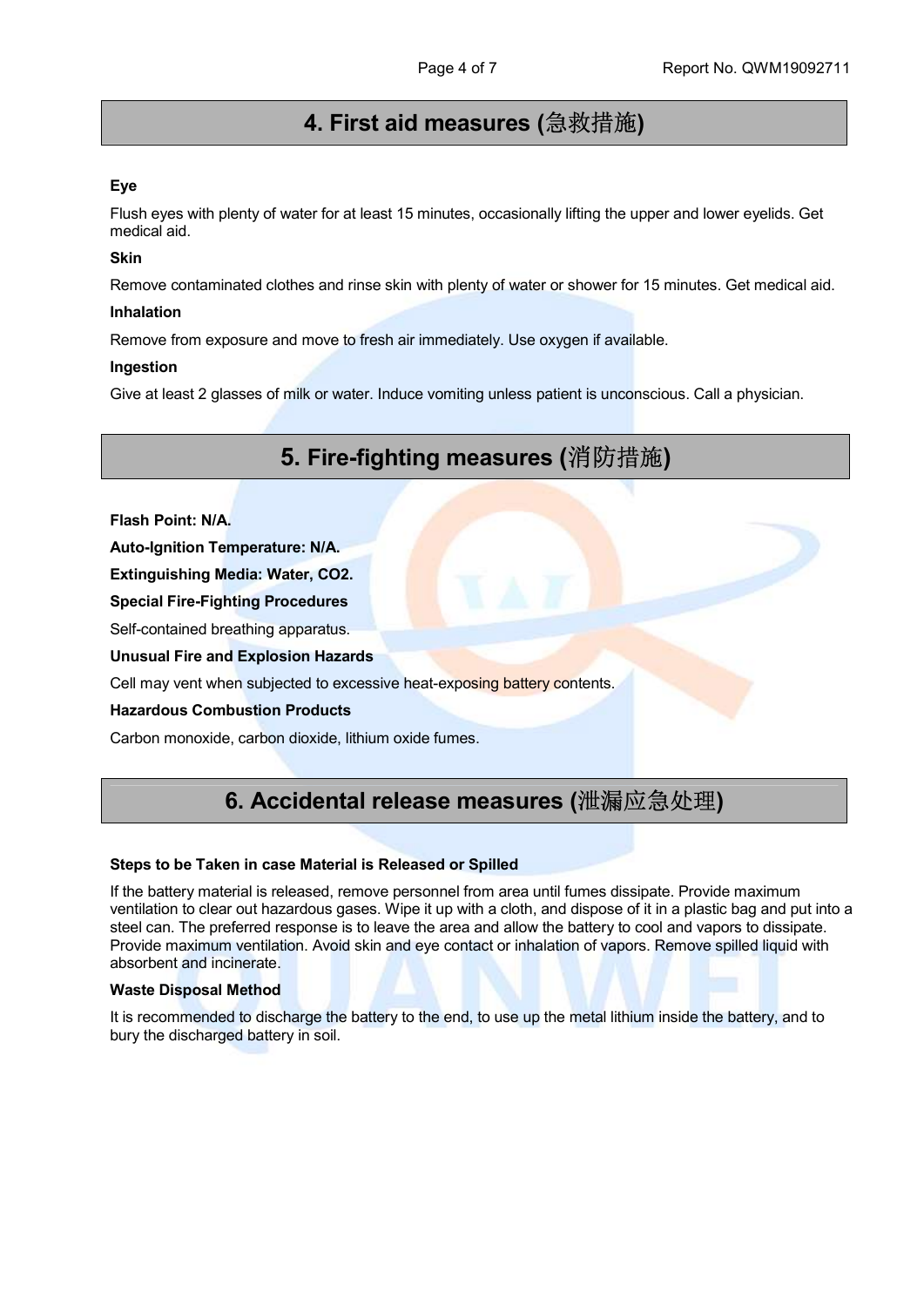### 7. Handling and storage (操作处置和储存)

The battery should not be opened, destroyed or incinerate, since they may leak or rupture and release to the environment the ingredients that they contain in the hermetically sealed container.

Do not short circuit terminals, or over charge the battery, forced over-discharge, throw to fire.

Do not crush or puncture the battery, or immerse in liquids.

#### Precautions to be taken in handling and storing

Avoid mechanical or electrical abuse. Storage preferably in cool, dry and ventilated area, which is subject to little temperature change. Storage at high temperatures should be avoided. Do not place the battery near heating equipment, nor expose to direct sunlight for long periods.

#### Other Precautions

The battery may explode or cause burns, if disassembled, crushed or exposed to fire or high temperatures. Do not short or install with incorrect polarity.

### 8. Exposure controls/personal protection (接触控制/个人保护)

#### Respiratory Protection

In case of battery venting, provide as much ventilation as possible. Avoid confined areas with venting cell cores. Respiratory Protection is not necessary under conditions of normal use.

#### Ventilation

Not necessary under conditions of normal use.

#### Other Protective Clothing or Equipment

Not necessary under conditions of normal use.

#### Personal Protection is recommended for venting battery

Respiratory Protection, Protective Gloves, Protective Clothing and safety glass with side shields.

### 9. Physical and chemical properties (物理和化学特性)

#### Appearance: Prismatic shape

Ref. No.: N/A

**Odour:** If leaking, smells of medical ether.

pH: Not applicable as supplied.

Flash Point: Not applicable unless individual components exposed.

Flammability: Not applicable unless individual components exposed.

Relative density: Not applicable unless individual components exposed.

Solubility (water): Not applicable unless individual components exposed.

Solubility (other): Not applicable unless individual components exposed.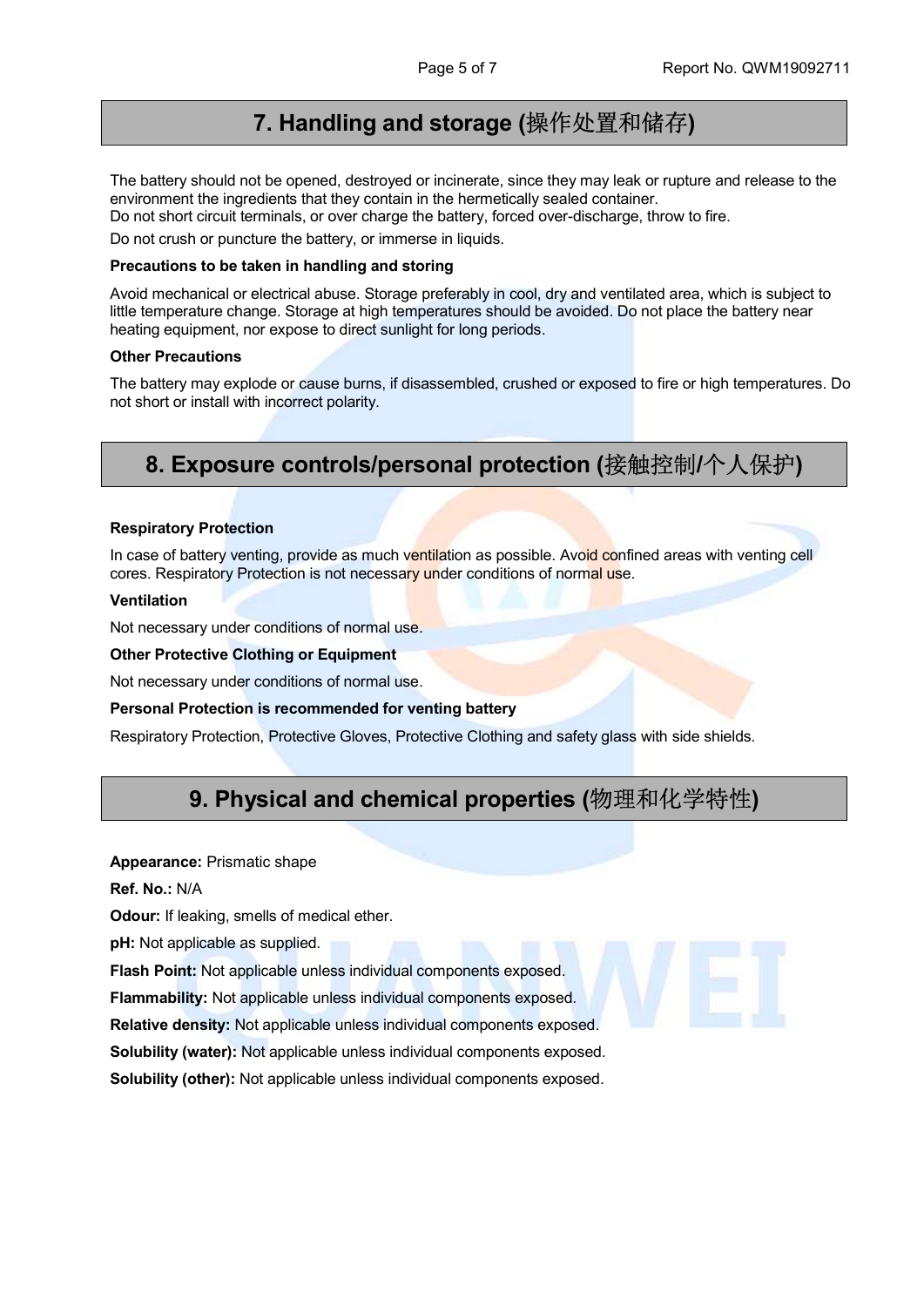### 10. Stability and reactivity (稳定性和反应活性)

Stability: Product is stable under conditions described in Section 7.

Conditions to avoid: Heat above 70°C or incinerate. Deform. Mutilate. Crush. Disassemble. Overcharge. Short circuit. Expose over a long period to humid conditions.

Materials to avoid: Oxidising agents, alkalis, water.

Hazardous Decomposition Products: Toxic Fumes, and may form peroxides.

Hazardous Polymerization: N/A.

If leaked, forbidden to contact with strong oxidizers, mineral acids, strong alkalies, halogenated hydrocarbons.

### 11. Toxicological information (毒理性资料)

#### Signs & symptoms: None, unless battery ruptures.

In the event of exposure to internal contents, vapour fumes may be very irritating to the eyes and skin.

Inhalation: Lung irritant.

Skin contact: Skin irritant

Eye contact: Eye irritant

Ingestion: Poisoning if swallowed

Medical conditions generally aggravated by exposure: In the event of exposure to internal contents, moderate to server irritation, burning and dryness of the skin may occur, Target organs nerves, liver and kidneys.

### 12. Ecological information (生态学资料)

Mammalian effects: None known at present.

Eco-toxicity: None known at present.

Bioaccumulation potential: Slowly Bio-degradable.

Environmental fate: None known environmental hazards at present.

### 13. Disposal consideration (废弃处置)

Do not incinerate, or subject cells to temperature in excess of 70°C, Such abuse can result in loss of seal leakage, and/or cell explosion. Dispose of in accordance with appropriate local regulations.